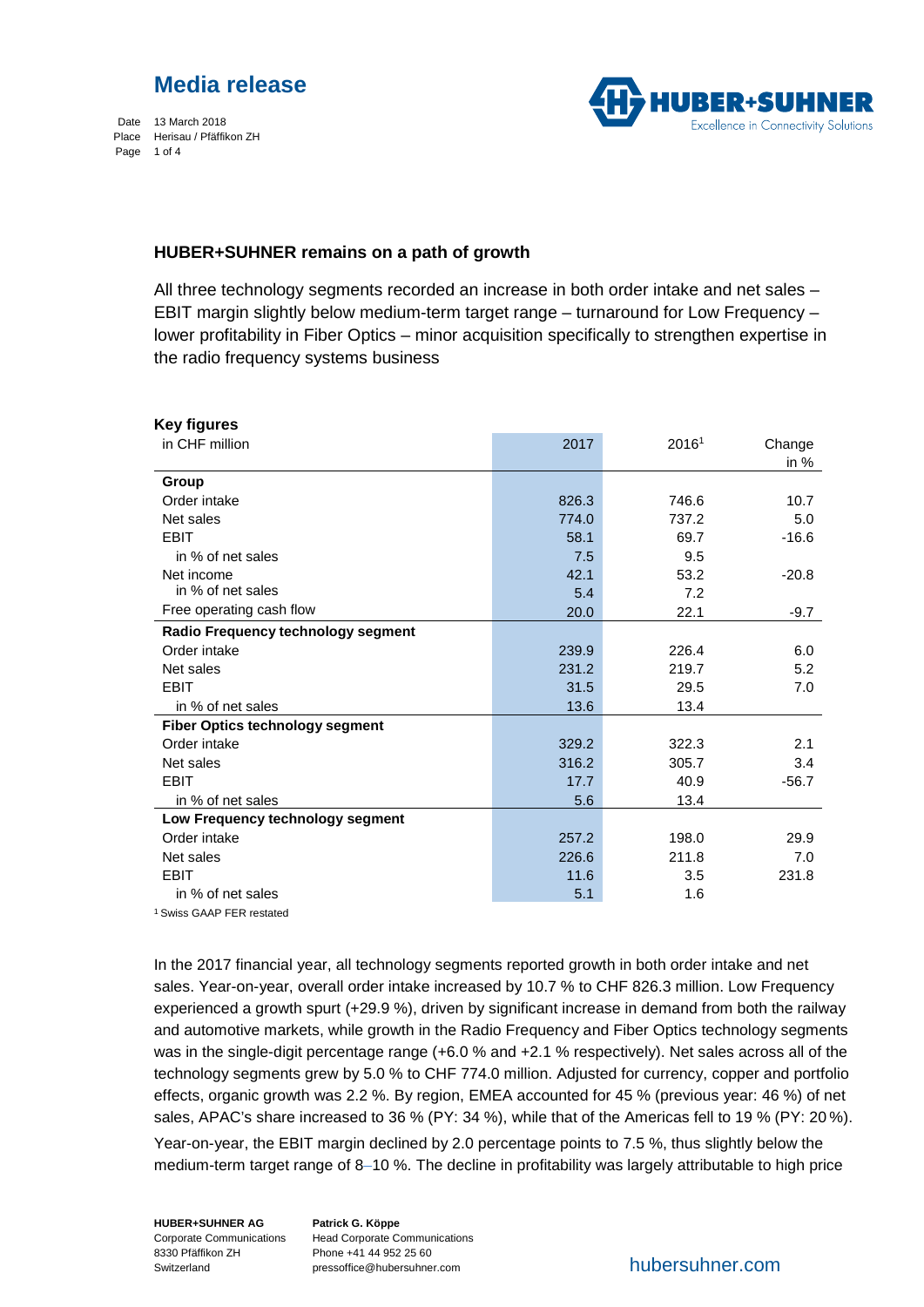# **Media release**



Date 13 March 2018 Place Herisau / Pfäffikon ZH Page 2 of 4

> pressure in large-scale projects in the communication market, changes in the business mix, and higher investments in both sales and research and development. The latter rose by CHF 4 million to CHF 34 million. As a consequence, net income fell from CHF 53.2 million in the previous year to CHF 42.1 million, representing a return on sales of 5.4 %. The number of permanent employees increased by 169 to 4200, as a result of production capacity expansions in rapidly growing regions such as China. In Switzerland, the number of permanent employees fell slightly to 1237.

# **Communication market at previous year's level, strong growth in transportation and industrial markets**

The communication market experienced an inconsistent year 2017. After significant growth in the first six months, the situation then reversed, resulting in net sales of CHF 375.7 million (+0.8 %) and order intake of CHF 391.1 million (+0.2 %) for the year as a whole, marginally above previous year levels. A waning of business with communication equipment manufacturers was offset by brisker business with mobile network operators and customers in the data center market segment. Net sales in the transportation market grew by 8.9 % to CHF 216.1 million. An even stronger increase of 30.3 % to CHF 244.3 million was recorded in order intake. Thanks to increasing momentum in the Asian railway market over the course of the year, the Group was able to win large customer orders for both cable and system solutions. The growth initiative in the automotive submarket is making good progress and was further bolstered by a generally favourable market environment. Sales and order intake in the industrial high-tech niches also developed positively, with net sales increasing to CHF 182.2 million (+9.7 %), while order intake even rose to CHF 190.9 million (+13.1 %). In the aerospace and defense market segment, new areas of application, such as RF-over-fiber, where radio frequency signals are transmitted over fiber optics, and complete radio frequency solutions open up further promising new avenues.

# **Radio Frequency technology segment: strong result and acquisition for the targeted strengthening of expertise**

In the Radio Frequency technology segment, both order intake, at CHF 239.9 million (+6.0 %), and net sales, at CHF 231.2 million (+5.2 %), were up on the previous year. With an EBIT margin of 13.6 %, this technology segment made a strong contribution to earnings. Although the pressure from the communication market was also felt here, Radio Frequency was able to achieve a good level of growth overall thanks to gains in market share in both the aerospace and defense and test and measurement segments. With the acquisition of Inwave Elektronik AG in Switzerland, a targeted investment was made in know-how in both radio frequency and RF-over-fiber solutions.

# **Fiber Optics technology segment: marginal growth with lower profitability**

The Fiber Optics technology segment as a whole experienced a decline in momentum over the course of the financial year, but nevertheless closed 3.4 % up on the previous year in net sales, at CHF 316.2 million, and 2.1 % up in order intake, at CHF 329.2 million. The EBIT margin was unusually low at 5.6 %, which was mainly due to two reasons: the upgrading of mobile communication networks to the 4G/LTE standard gave rise to a gain in market share; however, since the expansions took place in price-sensitive emerging economies with correspondingly high pressure on margins, this reduced average margin. In addition, the Fiber Optics technology segment experienced a significant

**HUBER+SUHNER AG** Corporate Communications 8330 Pfäffikon ZH Switzerland

**Patrick G. Köppe** Head Corporate Communications Phone +41 44 952 25 60 pressoffice@hubersuhner.com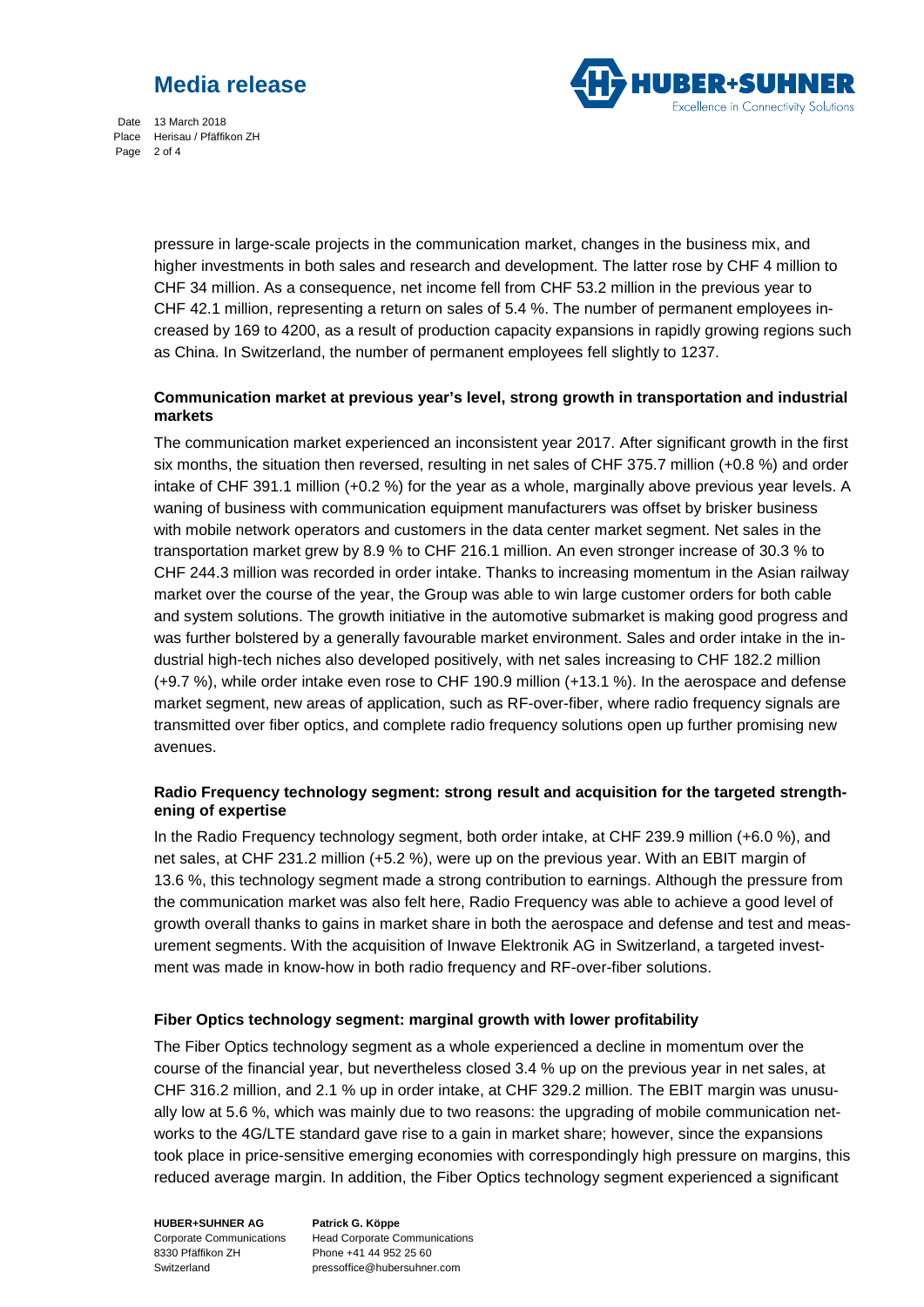# **Media release**



Date 13 March 2018 Place Herisau / Pfäffikon ZH Page 3 of 4

> drop in net sales of profitable wavelength-division multiplexer products (WDM) in the second half of the year. Business in the data center market segment developed positively. New customer projects in all regions underline the opportunities offered by this strategic growth initiative.

# **Low Frequency technology segment: successful turnaround and high order backlog**

Driven by an impressive turnaround in the second half of the year, net sales in the Low Frequency technology segment increased substantially by 7.0 % to CHF 226.6 million. The development of order intake was even more impressive: at CHF 257.2 million, an increase of 29.9 % over the previous year was recorded. The EBIT margin also improved significantly, reaching 5.1 %. There are several reasons for this positive development: On the one hand, growth in the Asian railway market had a positive impact on the earning power of this technology segment. On the other hand, the strategic alignment considerably eased the burden on costs. As part of this adjustment, the build-to-print railway cable systems business operated from Poland was sold and the Derby (UK) site was closed. Preinvestments made in the electric vehicles growth initiative began to bear fruit in the form of orders for RADOX® HPC high-power charging systems and in-vehicle high-voltage distribution systems.

#### **Dividend**

The Board of Directors proposes to the Annual General Meeting a payout of CHF 1.10 per share. That corresponds to a payout ratio of 51 %.

# **Outlook**

Thanks to a solid order backlog and strong demand in the main markets, HUBER+SUHNER has started the 2018 financial year on a positive note. The target market Communication looks set to continue generating high volumes in the emerging economies albeit with sustained price pressure. At the same time, demand for fast Internet connections remains high, creating opportunities in the application Fiber-to-the-home. The worldwide increase in data volume is driving demand for new data centers. In the target market Transportation, the positive momentum in the Asian railway market is expected to continue while in the automotive market, all major manufacturers supplement their product lines by electric vehicles. In the target market Industrial, positive stimuli are expected from the aerospace and defense submarket in particular.

From today's perspective, due to the currently good order situation and provided that exchange rates remain comparable to 2017, HUBER+SUHNER expects to remain on a growth path and the EBIT margin in the current year to return to the medium-term target range of  $8 - 10$ %.

**HUBER+SUHNER AG** Corporate Communications 8330 Pfäffikon ZH Switzerland

**Patrick G. Köppe** Head Corporate Communications Phone +41 44 952 25 60 pressoffice@hubersuhner.com